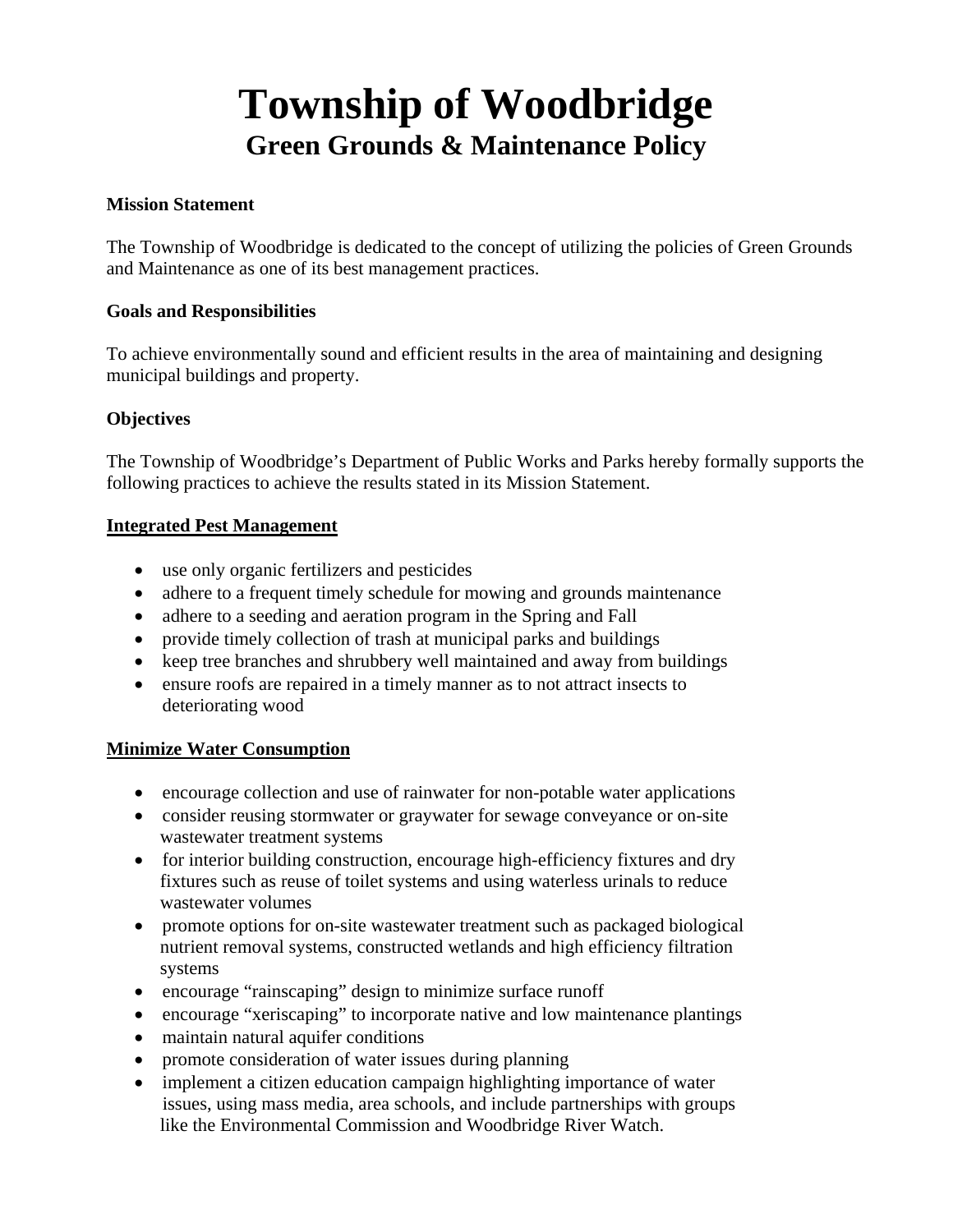## **Efficient Landscape Design**

- minimize the use of water and pesticides
- encourage "rainscaping" design to minimize surface runoff
- encourage "xeriscaping" to incorporate native and low maintenance plantings
- ensure all municipal grounds are aesthetically pleasing
- ensure municipal parks make efficient use of all available space
- educate residents of the benefits and encourage the concept of Efficient Landscape and Design to be utilized by private citizens \

### **Recycled Materials and Composting**

- re-use composted and collected recycled material for municipal landscaping applications
- encourage resident recycling of "green" materials such as grass clippings and "brown" materials such as tree leaves

### **Action Plan**

Woodbridge Township is dedicated to its Green Grounds and Maintenance Policy. The Department of Public Works and Parks shall oversee that the policy is carried out and will promote the practices and goals set therein.